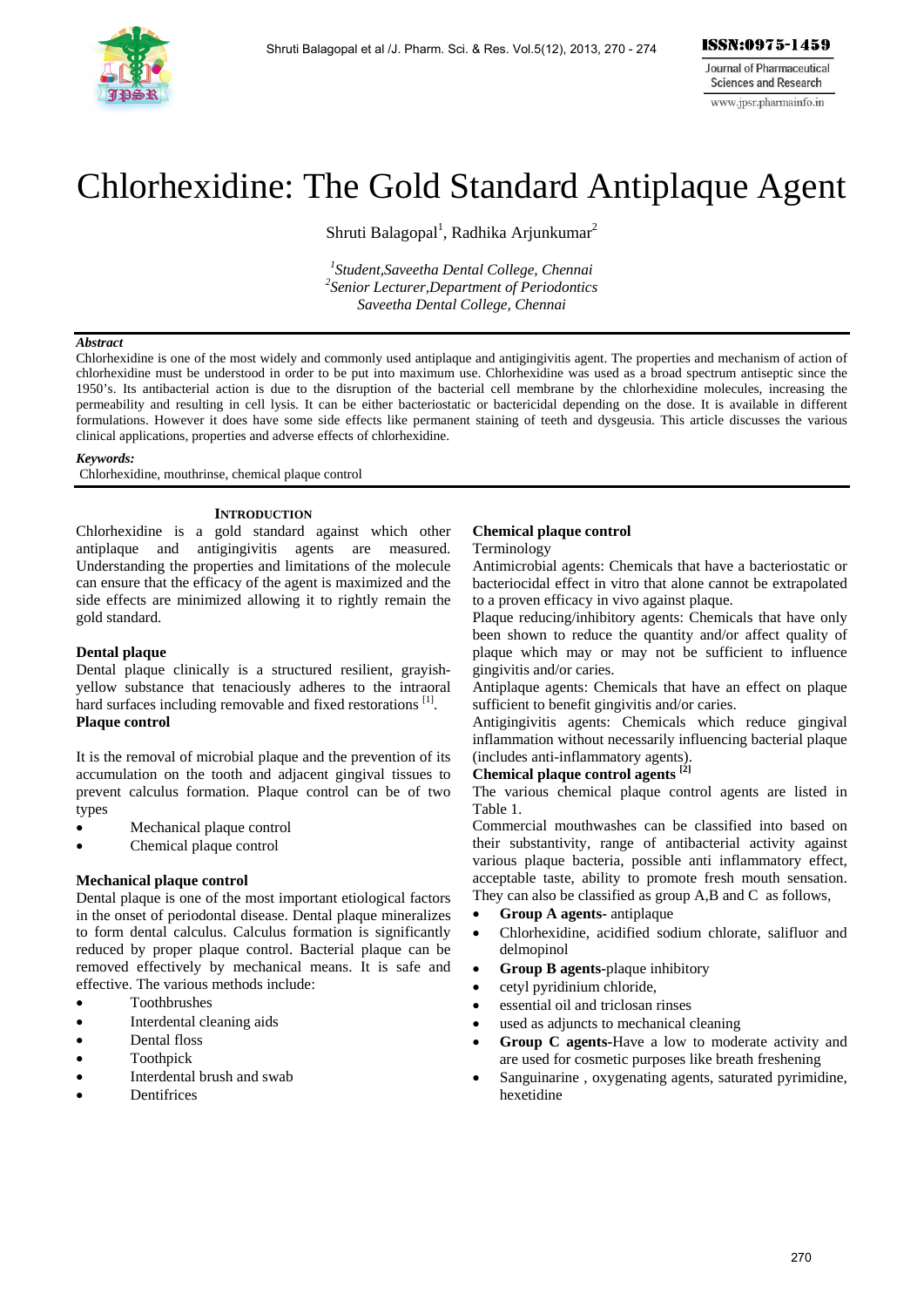Table 1- Chemical plaque control agents

| <b>COMPOUNDS</b>                 | <b>AGENTS</b>                                                                                             |
|----------------------------------|-----------------------------------------------------------------------------------------------------------|
| Enzymes                          | Protease, Lipase, Nuclease, Dextranase, Mutanase, Glucoseoxidase, Amyloglucosidase                        |
| <b>Bisbiguanides</b>             | Chlorhexidine, Alexidene, Octenidine                                                                      |
| Quaternary Ammonium<br>Compounds | Cetyl pyridinium chloride, Benzalconium Chloride                                                          |
| Phenolic compounds               | Thymol, 4-Hexylresorcinol, 2-Phenylphenol Eucalyptol, Listerene                                           |
| <b>Fluorides</b>                 | Sodium fluoride, Sodium monofluorophosphate Stannous fluoride, Amine fluoride                             |
| Metal ions                       | Copper, Zinc, Tin                                                                                         |
| Oxygenating agents               | Peroxides                                                                                                 |
| <b>Other Antiseptics</b>         | Iodine, Povidone iodine, Chloramine-T Sodium hypochlorite, Hexetidine, Triclosan<br>Salifluor, Delmopinol |

## **Bisbiguanide antiseptics**

Bisbiguanide compounds are a group of chemical plaque control agents and comprises of the following agents

- Chlorhexidine
- Alexidine
- **Octenidine**

From a therapeutic point of view, the most obvious benefit of using mouth rinses is the potential to reduce plaque and gingivitis and particularly in youngsters where mechanical plaque control is not optimal in maintaining gingival health. The ADA council for scientific affairs has proposed a program for acceptance of plaque control agents. These include that the patients be evaluated in placebo control trials of 6 months or longer and demonstrate significantly improved gingival health compared with controls  $[3]$ .

To date the ADA has accepted 2 agents for treatment of gingivitis which include prescription solution of chlorhexidine digluconate oral rinse and non prescription essential oil rinse.

## **CHLORHEXIDINE**

Chlorhexidine was developed by Imperial Chemical Industries in England during 1940's.It was marketed as a general antiseptic in the year 1950. In 1957 chlorhexidine was introduced for human use in Britain as an antiseptic for skin. Later it was widely used in medicine and surgery. Plaque inhibition first investigated by Schroeder in  $1969^{[4]}$ . A definitive study for caries inhibition by inhibition of dental plaque was done by Loe and Schiott  $1972^{[5]}$ .

## **Forms**

**History** 

Chlorhexidine is available in various forms such as digluconate, acetate and hydrochloride salts which are sparingly soluble in water.

## **Structure**

Chlorhexidine is a symmetrical molecule.It has four chlorophenyl rings and two biguanide groups connected by a central hexamethylene bridge. (figure 1)



## **Characteristics**

Chlorhexidine is an antimicrobial agent. It acts on the inner cytoplasmic membrane hence it is a membrane active type of substance. It is dicationic at pH levels above 3.5. It prevents plaque accumulation, hence it is a antiplaque and antigingivitis agent $[6]$  and reduces the adherence of Porphyromonas gingivalis to epithelial cells<sup>[7]</sup>. It can be bacteriostatic or bactericidal depending on the dose. It acts against a wide array of bacteria including Gram positive and Gram negative bacteria, dermatophytes and lipolytic viruses. It also acts against fungi, yeasts and some viruses including Hepatitis B virus and Human Immunodeficiency Virus. It acts against Streptococcus mutants making it anticariogenic in nature. Studies have also shown that chlorhexidine has the ability to neutralize pathogenic agents such as Streptococcus aureus, Porphyromans gingivalis and Prevotella intermedia.[8] Another most important unique property of chlorhexidine is its substantivity. Substantivity refers to the oral retentiveness. It depends upon various factors such as concentration, pH, temperature and time of contact of the solution with oral structures.<sup>[9]</sup>

## **Mechanism of action of chlorhexidine:**

 The mechanism of action of chlorhexidine is outlined in table 2.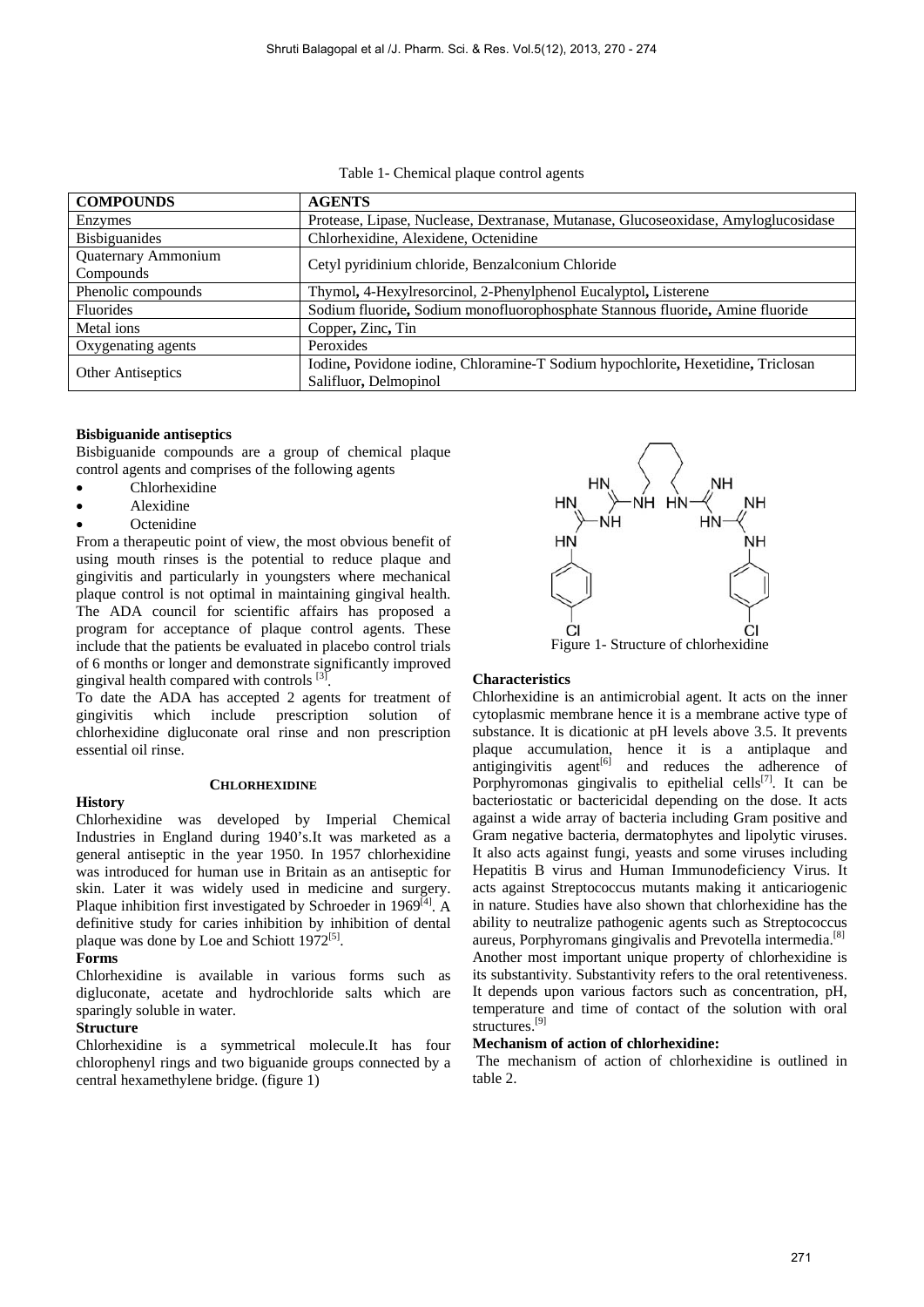



## **CHLORHEXIDINE FORMULATIONS**

## **Mouthrinses**

Chlorhexidine mouth rinses are available in the form of 0.2% and 0.12%.There is equal efficacy for 0.2%and 0.12% rinses when used at appropriate similar doses  $[10]$ . The time of rinsing is 30 or 60 seconds depending on the adsorption rate of antiseptics to the oral surfaces (50% of chlorhexidine binds to receptors within 15 seconds) but this does vary from individual to individual. The plaque inhibiting effect of a 0.2%chlorhexidine with rinsing times of 15, 30 and 60 seconds following a 72 hour non brushing period showed no difference <sup>[11]</sup>. The ideal regimen is twice daily (morning and night) which will have a substantivity for 12 hours.

The addition of fluoride to chlorhexidine is considered questionable <sup>[12]</sup>. The concentration of 0.06% and sodium fluoride 0.2% and 0.055% of stannous fluoride was considered compatible with fluoride [13]. The chlorhexidine monofluorophosphate complexes was considered incompatible without fluorides  $[14]$ .

## **Gel**

The different available concentrations of chlorhexidine gel are 1%, 0.2%, 0.12%. They are delivered in trays and toothbrushes. Chlorhexidine gel, that is applied once a day has therapeutic effects, like reducing oral malodour and also reduces chlorhexidine staining [15].

## **Toothpastes**

0.12% of chlorhexidine with 1 parts per million of fluoride has antiplaque effects similar to chlorhexidine mouthwash. However there were difficulties in incorporating chlorhexidine into gels and toothpastes.1% chlorhexidine used as slurries and rinsed twice per day for one minute causes significant reduction in the plaque and gingival scores but also causes stains. Chlorhexidine in dentifrices gained little attention due to its possible interaction with anionic ingredients contained in toothpaste and competition for oral retention sites [16].

## **Sprays**

0.1% and0.2% sprays have similar plaque inhibition properties of 0.2% mouthwash. It is well received by physically and mentally handicapped patients [17].

## **Varnishes**

Chlorhexidine varnishes are used for prophylaxis against root caries [18].

## **Sugar free chewing gum**

Chlorhexidine remains unbound in this form. It contains 20mg of chlorhexidine diacetate. It is advised to chew 2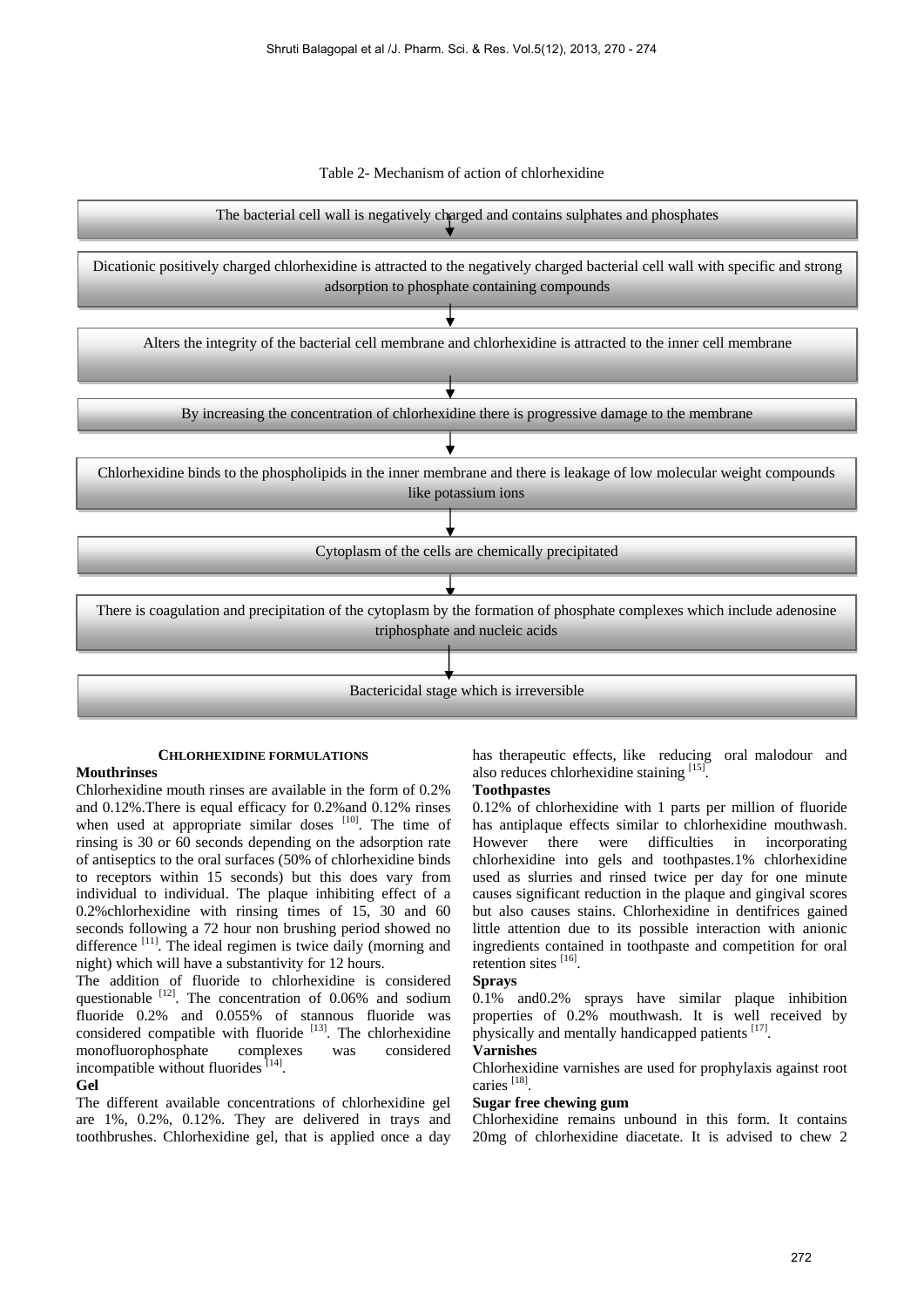pieces twice per day for 10 minutes. This procedure is said to cause less stains. It is a good method of using chlorhexidine for a long period of time  $\frac{[19]}{[}$ .

## **CLINICAL APPLICATIONS OF CHLORHEXIDINE**

It is used as an adjunct to oral hygiene and professional prophylaxis. It is used post oral surgery in periodontal surgery or root planing. Studies have shown that the daily use of mouthrinse combined with toothbrushing resulted in reduced interproximal plaque when compared with toothbrushing and daily flossing [20]. Chlorhexidine is of importance in the maintainance protocol in immediate function implants as there is a correlation between plaque and bleeding index revealed a good result for 0.2% chlorhexidine gel for daily implant self care at 6 months [21]. It is used in patients with intermaxillary fixation and in patients who are under high risk of caries. For those patients who are physically and mentally handicapped chlorhexidine sprays can be used  $^{[22]}$ . It is used in medically compromised patients who are predisposed to oral candidiasis. Chlorhexidine is used to limit the bacteremia and operatory contamination by oral bacteria and as an adjunct to antibiotic prophylaxis. Other uses of chlorhexidine include sub gingival irrigation, management of denture stomatitis, hypersensitivity and for oral malodour. Full mouth disinfection has been introduced with scaling and root planing and the application of chlorhexidine into periodontal pockets with daily use of chlorhexidine rinses at home for 2 months [23]. Chlorhexidine formulations have well proven short to medium term application as adjuncts and even replacements for mechanical cleaning but it is still controversial  $[24]$ . Wound healing is enhanced when chlorhexidine rinses are used before extractions and after scaling and root planing or periodontal surgery  $^{[25]}$ . Chlorhexidine is shown to induce changes to human gingival fibroblast collagen production and non collagen protein production  $^{[26]}$ . There is 65% reduction in collagen production and a 75% reduction in non collagen protein production.

Halita is the name of a mouth rinse containing 0.05% of chlorhexidine, 0.05% cetyl pyridinium chloride and 0.14% of zinc lactate. It is used in the management of halitosis  $[27, 28]$ . Zinc is added as it has the ability to convert volatile sulfur compounds and it also acts synergistically with chlorhexidine. Other clinical benefits include its use as a root canal irrigant  $[29]$  and in atraumatic restorative treatment where chlorhexidine containing glass ionomer cement [30]. Chlorhexidine is also used for surgical skin preparation for the patient and the surgeon. Chlorhexidine is used as a local drug delivery system in the form of a bio-degradable chip to be used in the subgingival environment  $[31]$ . There is controlled delivery of chlorhexidine to the periodontal pocket. A slow sub-gingival release of 2.5mg of chlorhexidine is found to have an average drug concentration greater than 125 microgram per milliliter for 7 to 10 days. The concentration of the drug remains above the minimum inhibitory concentration for more than 99% of the

subgingival micro-organisms from the periodontal pockets. The results of several clinical trials have shown that the use of the chlorhexidine chip in conjunction with scaling and root planing is effective in reducing periodontitis, clinical attachment loss and bleeding on probing over a period of 6 to 9 months. The use of the controlled release of chlorhexidine delivery system during maintenance therapy allows greater improvement in clinical signs of periodontitis. In subgingival exudates, the serum proteins may effectively compete with the bacteria for the chlorhexidine, thus reducing the availability of the drug. This might account for the occasional lack of clinical effectiveness when the agent is administered subgingivally [32].

# **Toxicology and side effects [33]**

The side effects of chlorhexidine include brown discolouration of the teeth, restorative materials and dorsum of tongue. There is taste perturbation. There can be oral mucosal erosion which is an idiosyncratic reaction and is dose dependent. The bitter taste is difficult to mask.

## **Chlorhexidine staining**

There is degradation of the chlorhexidine molecule to release parachloroaniline. Non enzymatic browning reactions take place called catalysis of Maillard. Protein denaturation and metal sulfide formation occurs and there is precipitation of anionic dietry chromogens [34].

## **Metabolism of chlorhexidine**

The chlorhexidine that is swallowed undergoes minimal metabolic changes. It has a half life of 4 days and it is excreted in faeces.

## **Safety of chlorhexidine**

Chlorhexidine is poorly absorbed in the gut and displays very low toxicity. It does not cause any teratogenic alterations. There is no evidence of formation of carcinogenic substances. **Precautions** 

After the use of chlorhexidine mouthwash the intake of tea, coffee and red wine must be avoided. The usage is restricted in cases of anterior composite restorations and glass ionomer restorations. There should be a 30 minute lapse between the usage of a dentifrice and chlorhexidine mouth wash <sup>[35]</sup>. It is so advised because the toothpastes contain detergents which are predominantly anionic agents. Chlorhexidine molecule being dicationic tends to bind with the anionic agents leading to a reduction in the substantivity of chlorhexidine mouthrinse.

## **Comparative studies**

Increasing the rinsing frequency of cetyl pyridinium chloride to four times a day has been suggested to produce efficacy equivalent to that of chlorhexidine  $[8]$ . Listerine has a moderate plaque inhibitory effect poor oral retention and some antigingivitis effects  $\left| \frac{36}{1} \right|$ . Substantivity of hexitidine is one to three hours and has some plaque inhibitory effects [37]. The effect of three commercial mouth rinses on cultured human gingival fibroblast, an in vitro study revealed that chlorhexidine, listerine and povidone iodine are capable of inducing a dose dependant reduction in cellular proliferation of fibroblasts [38].